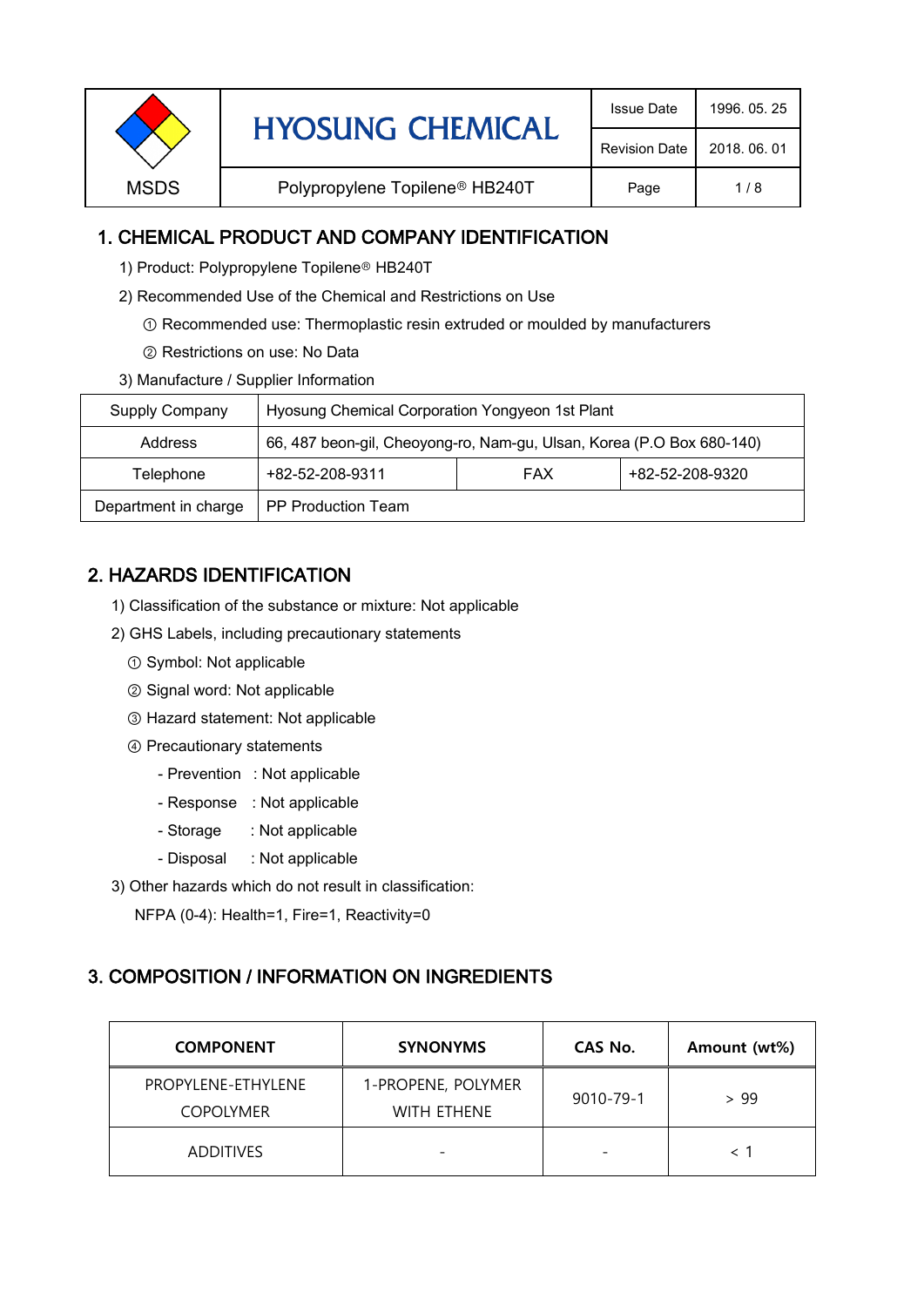|             | <b>HYOSUNG CHEMICAL</b>                    | <b>Issue Date</b>    | 1996, 05, 25 |
|-------------|--------------------------------------------|----------------------|--------------|
|             |                                            | <b>Revision Date</b> | 2018, 06, 01 |
| <b>MSDS</b> | Polypropylene Topilene <sup>®</sup> HB240T | Page                 | 2/8          |

### 4. FIRST AID PROCEDURES

- 1) Eye Contact
	- · In case of contact with substance, rinse your eyes immediately with running water for at least 20 minutes.
	- · Take medical action.
- 2) Skin Contact
	- · In case of contact with substance, rinse your skin immediately with running water for at least 20 minutes.
	- · Remove contaminated cloths including shoes immediately.
	- · Take medical action.
- 3) Inhalation
	- · Take medical action.
	- · Move into fresh air.
	- · If short of breathing, provide oxygen supply system.
- 4) Ingestion
	- · Do not put anything into the mouth of an unconscious person.
	- · Take medical action.
- 5) First-Aid Treatment and Information on Medical Doctors
	- · Let a medical provider know about the substance and take appropriate protection.

## 5. FIRE FIGHTING MEASURES

- 1) Suitable (Unsuitable) Extinguishing Media
	- · Extinguishing media: Water, Carbon dioxide, Extinguishing powder, Firefighting foam
	- · Unsuitable Extinguishing media: No data
	- · Large fire: Firefighting, Water spray
- 2) Specific Hazards from Chemical Material
	- · Toxicant from combustion: Pyrolysis or combustion cause irritative gases or carbon dioxides.
- 3) Fire Fighting Procedures and Equipment
	- · If it can be done without risk, move container from fire area.
	- · If it will be leak, do not spray high-pressure water stream.
	- · Dike for later processing.
	- · Use extinguishing agents appropriate for surrounding fire.
	- · Avoid inhalation of materials and combustion products.
	- · Up the wind and avoid low area.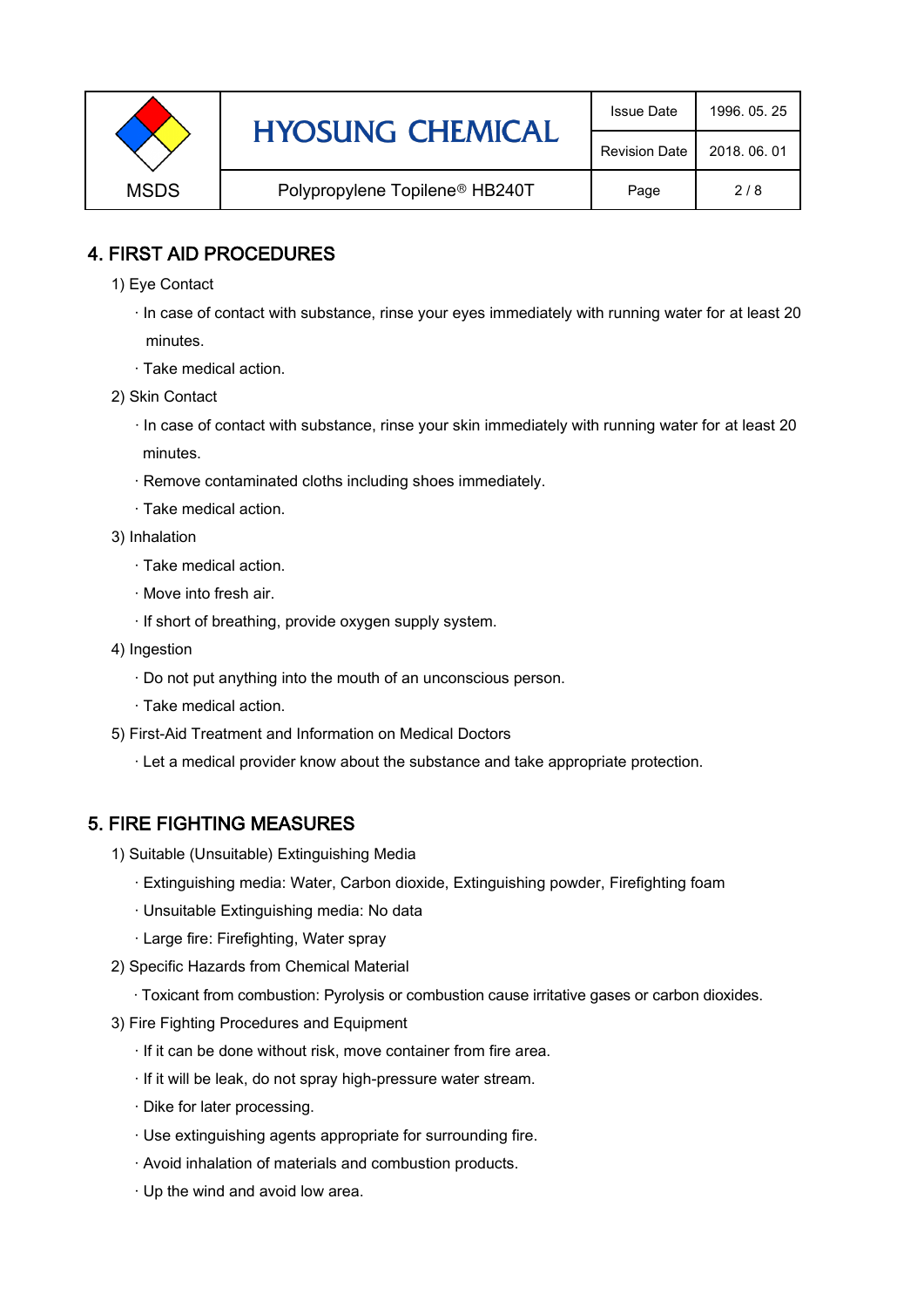|  | <b>HYOSUNG CHEMICAL</b><br><b>MSDS</b><br>Polypropylene Topilene <sup>®</sup> HB240T | <b>Issue Date</b>    | 1996, 05, 25 |
|--|--------------------------------------------------------------------------------------|----------------------|--------------|
|  |                                                                                      | <b>Revision Date</b> | 2018, 06, 01 |
|  |                                                                                      | Page                 | 3/8          |

### 6. ACCIDENTAL RELEASE MEASURES

- 1) Personal Precautions, Protective Equipment and Emergency Procedures
	- · Remove all flammable sources.
	- · If it is not dangerous, stop leaking.
	- · Take caution of substances and conditions that should be avoided.
	- · Ventilate properly.
	- · Do not touch the effluents or walk around the area.
	- · Prevent producing dust.
- 2) Environmental Precautions
	- · Release to air: Not available
	- · Release to soil: Not available
	- · Release to water: Not available
- 3) Purification and Removal Methods
	- · Small leak: Put in proper containers for waste.
	- ,· Large leak: To minimize the spread, cover it with plastic sheets or water-proof cloths and keep it away from water.

### 7. HANDLING AND STORAGE

- 1) Handling
	- · Avoid direct physical contact.
	- · Wash thoroughly after use.

· Take precautionary measures to prevent against explosion risks, as all types of polymers may develop dust during transporting or grinding of granules.

- 2) Storage
	- · Keep stored in airtight containers.
	- · Keep stores in a cool, dry place.
	- · Place in an appropriate space in compliance with local regulation.

### 8. EXPOSURE CONTROLS AND PERSONAL PROTECTION

- 1) Exposure Limits and Biological Exposure Limits of Chemical
	- · KOSHA: No data
	- · AIHA: No data
	- · ACGIH: No data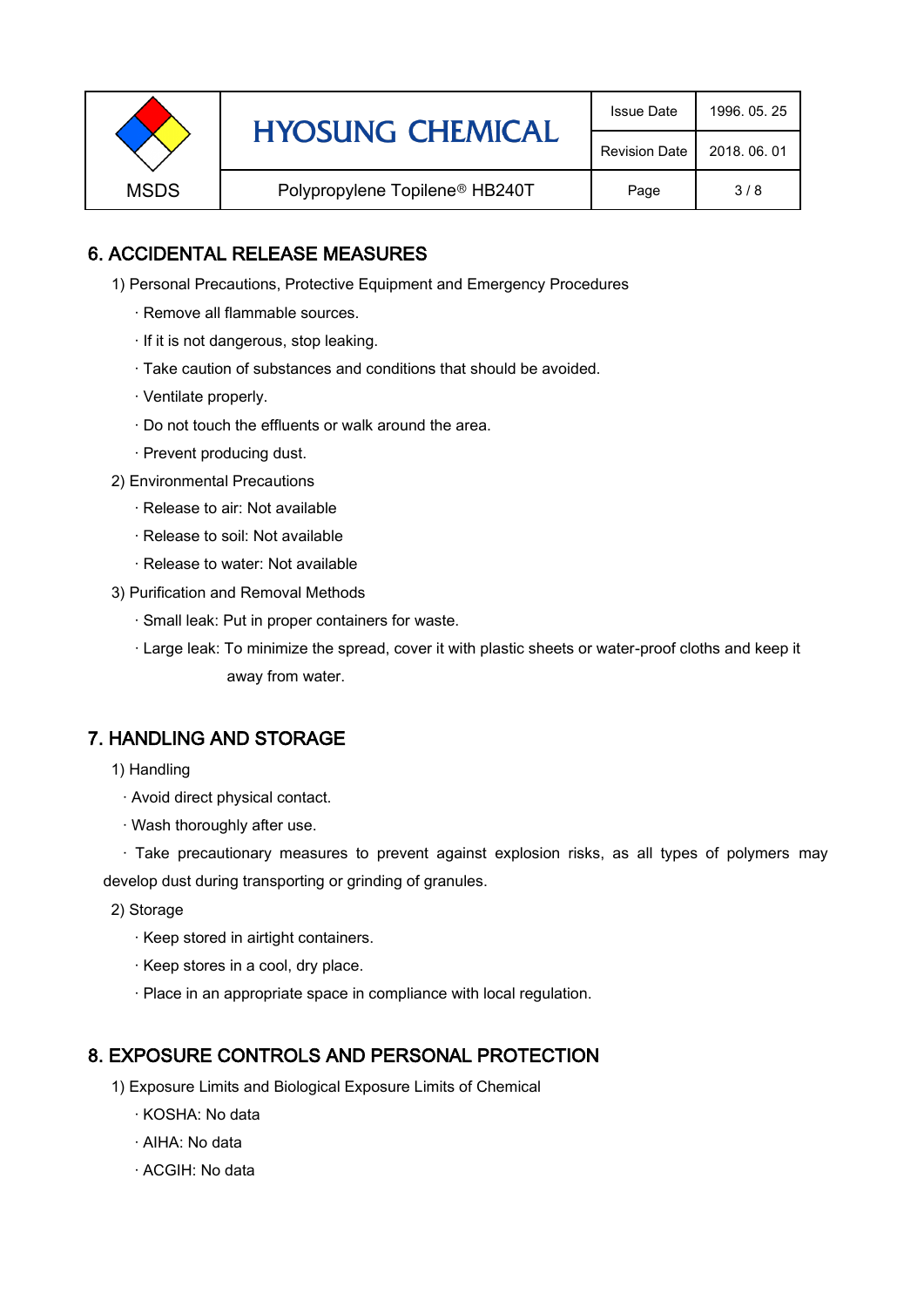|             | <b>HYOSUNG CHEMICAL</b>                    | <b>Issue Date</b>    | 1996, 05, 25 |
|-------------|--------------------------------------------|----------------------|--------------|
|             |                                            | <b>Revision Date</b> | 2018, 06, 01 |
| <b>MSDS</b> | Polypropylene Topilene <sup>®</sup> HB240T |                      | 4/8          |

- · OSHA: No data
- · Biological exposure limits: No data
- 2) Engineering Management
	- · Install local ventilation system.

· Ventilation equipment should be explosion-proof if explosive concentrations of dust, vapor of fume are present.

- 3) Personal Protective Equipment
	- ① Respiratory protection
		- · Use approved respirator if unable to control airborne dust, fumes, and vapor.
	- ② Eyes protection
		- · The wearing of chemical safety goggles or face shield is recommended.
		- · Install eyes washing facilities and quick drench shower near work areas.
	- ③ Hands protection
		- · The wearing of protective gloves is recommended to prevent exposure.
	- ④ Human body protection
		- · The wearing of protective clothing is recommended to prevent exposure.

#### 9. PHYSICAL AND CHEMICAL PROPERTIES

- 1) Appearance: White pellet
- 2) Odor: Odorless
- 3) Odor Threshold: No data
- 4) pH: No data
- 5) Melting / Freezing Point: 130 ~ 170 ℃
- 6) Initial Boiling Point or Boiling Point Range: No data
- 7) Flash Point: No data
- 8) Evaporation Rate: No data
- 9) Flammability (Solid, Gas) : No data
- 10) Upper / Lower Flammability or Explosive Limits: No data
- 11) Vapor Pressure: No data
- 12) Solubility: Insoluble
- 13) Vapor Density: No data
- 14) Relative Density: 0.88~0.92 kg/L (at 20℃)
- 15) N-Octane / Water Partition Coefficient: No data
- 16) Auto Ignition Temperature: 400℃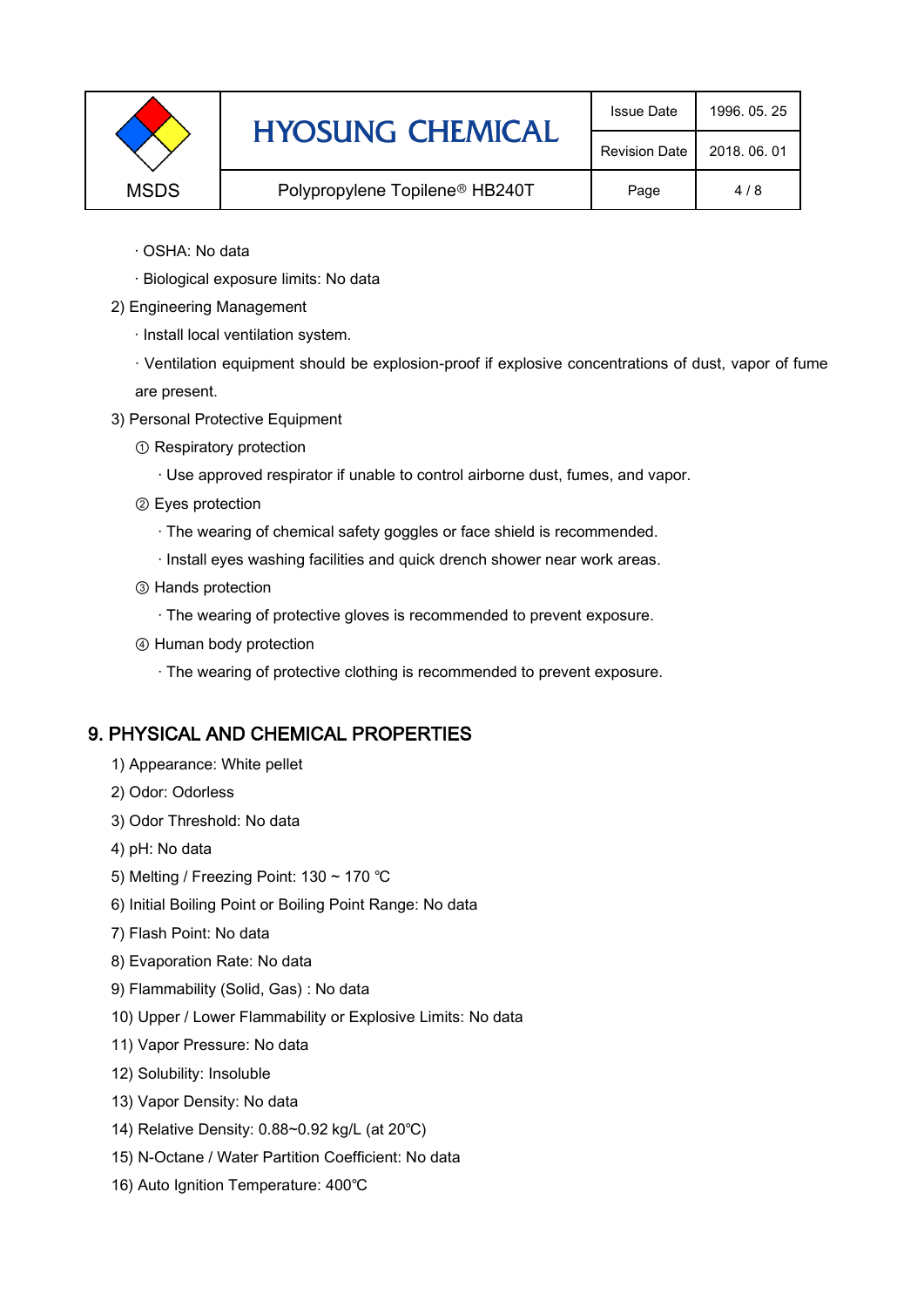|             | <b>HYOSUNG CHEMICAL</b>                    | <b>Issue Date</b>    | 1996, 05, 25 |
|-------------|--------------------------------------------|----------------------|--------------|
|             |                                            | <b>Revision Date</b> | 2018, 06, 01 |
| <b>MSDS</b> | Polypropylene Topilene <sup>®</sup> HB240T | Page                 | 5/8          |

- 17) Decomposition Temperature: No data
- 18) Viscosity: No data
- 19) Molecular Weight: >10,000

## 10. STABILITY AND REACTIVITY

- 1) Chemical Stability
	- · Stable under normal temperature and pressure.
- 2) Possibility of Hazardous Reaction
	- · Will not occur under normal temperature and pressure.
- 3) Condition to Avoid
	- · Avoid contact with water.
	- · Keep away from heat, sparks and flame.
	- · Avoid contact with strong oxidizing agents, strong alkaline and strong acid.
- 4) Incompatibility with Other Materials
	- · Strong oxidizing materials, Flammable substance.
- 5) Hazardous Decomposition Product

· At elevated temperatures the material will begin to decompose, producing fumes that can contain carbon monoxide, acrolein, aldehydes, and unidentified organic compounds.

### 11. TOXICOLOGICAL INFORMATION

- 1) Information on the Likely Routes of Exposure
	- · Inhalation: No data
	- · Ingestion: No data
	- · Skin contact: No data
	- · Eye contact: No data
- 2) Delayed and Immediate Effects and Chronic Effects From Short or Long Term Exposure
	- Acute toxicity
		- · Oral: No data
		- · Skin: No data
		- · Inhalation: No data
	- Skin corrosion / irritation: No data
	- Serious eye damage / eye irritation: No data
	- Respiratory sensitization: No data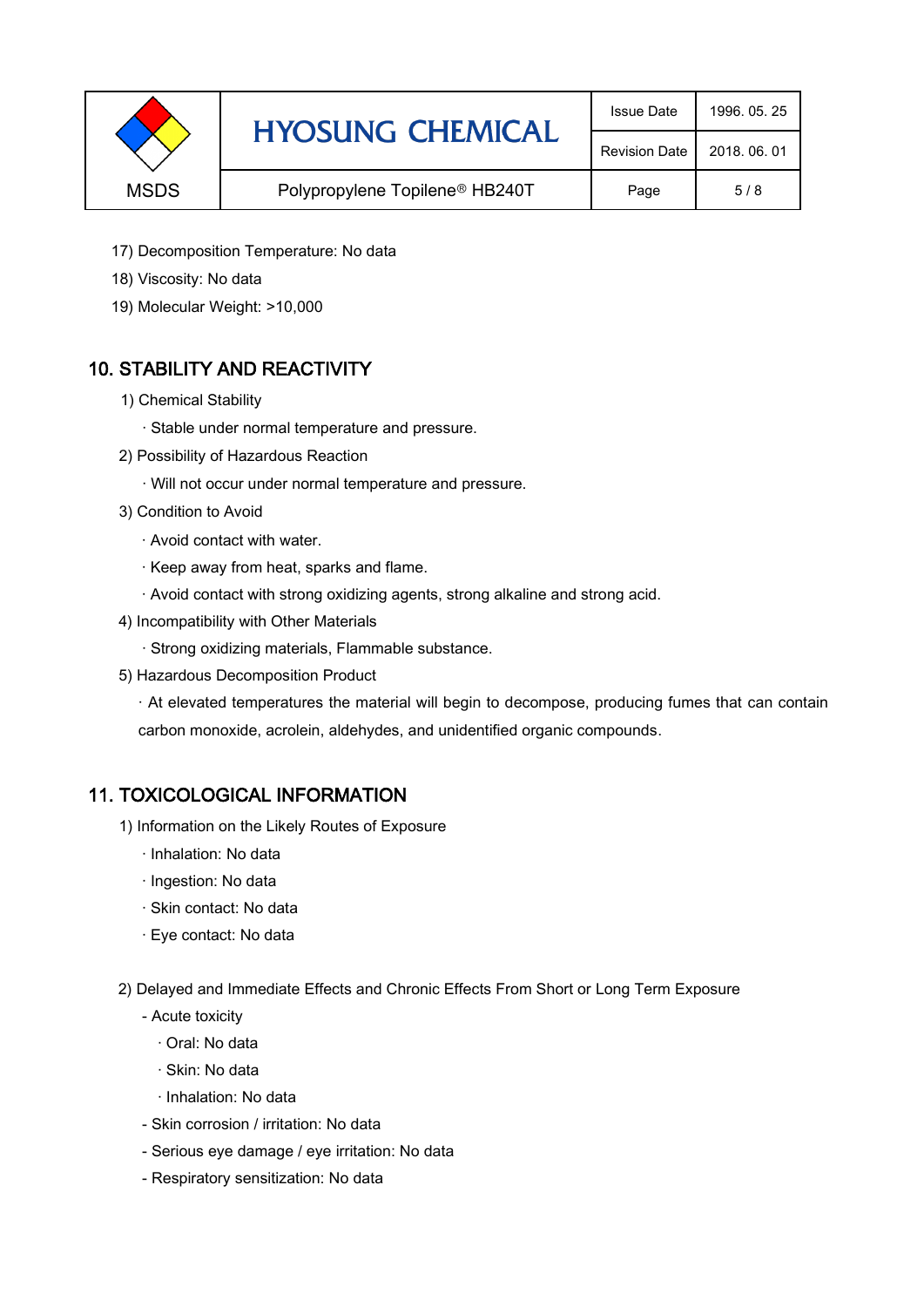

- Skin sensitization: No data
- Carcinogenicity
	- · Industrial Safety & Health Law: No data
	- · IARC: No data
	- · OSHA: No data
	- · ACGIH: No data
	- · NTP: No data
	- · EU CLP: No data
- Gem cell mutagenicity: No data
- Reproductive toxicity: No data
- Specific target organ systemic toxicity (Single exposure)
- Specific target organ systemic toxicity (Repeated exposure)
- Aspiration hazard: No data

### 12. ECOLOGICAL INFORMATION

- 1) Ecotoxicity: No data
- 2) Persistence and Degradability: No data
- 3) Bioaccumulative Potential: No data
- 4) Mobility in Soil: No data
- 5) Other Adverse Effects: No data

## 13. DISPOSAL CONSIDERATIONS

- 1) Disposal Method
	- · Dispose in accordance with all applicable environmental regulations.
	- · Empty containers should be recycled or disposed of through an approved waste management facility.
- 2) Disposal Considerations
	- · For proper disposal of used material, an assessment must be completed to determine the proper and permissible waste management options under applicable rules, regulations and laws.

## 14. TRANSPORT INFORMATION

- 1) UN Number: Not regulated as a hazardous material
- 2) UN Proper Shipping Name: Not applicable
- 3) Hazard Class: Not applicable
- 4) Packing Group: Not applicable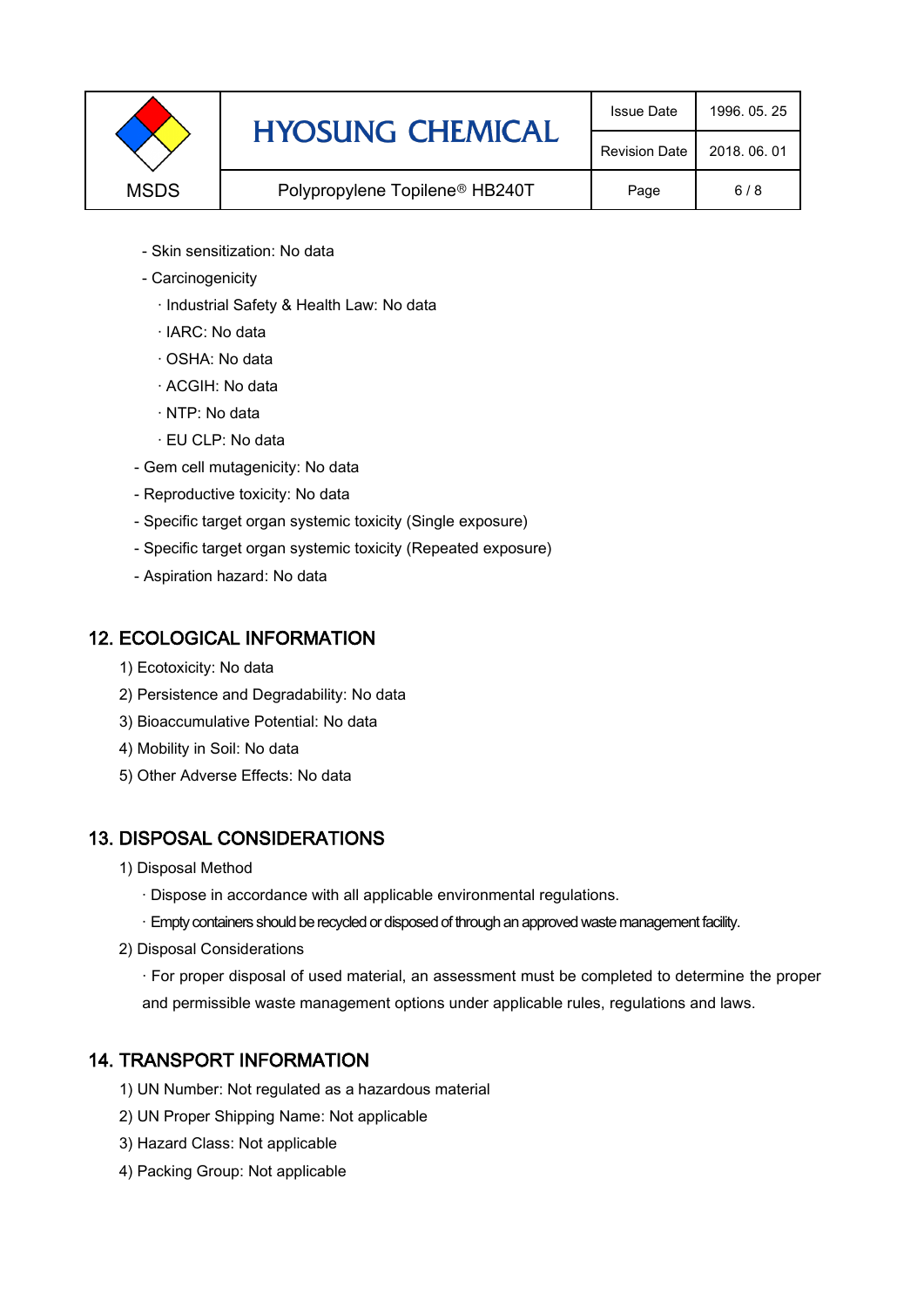|             | <b>HYOSUNG CHEMICAL</b>                    | <b>Issue Date</b>    | 1996, 05, 25 |
|-------------|--------------------------------------------|----------------------|--------------|
|             |                                            | <b>Revision Date</b> | 2018, 06, 01 |
| <b>MSDS</b> | Polypropylene Topilene <sup>®</sup> HB240T |                      | 7/8          |
|             |                                            |                      |              |

- 5) Marine Pollutant: Not applicable
- 6) DOT Number: Not regulated as a hazardous material
- 7) IATA Number: Not regulated as a hazardous material
- 8) IMDG Code: Not regulated as a hazardous material
- 9) Further information: Not a hazardous material under DOT, IATA and IMDG
- 10) Special Precautions for User
	- · Emergency management type of fire: Not applicable
	- · Emergency management type of leak: Not applicable

## 15. REGULATORY INFORMATION

- 1) Industrial Safety and Health Law (KOREA): Not applicable
- 2) Toxic Chemical Substance Subject to Management Act (KOREA): Not applicable
- 3) Hazardous Material Safety Act (KOREA): Not applicable
- 4) Other Local or International Regulation
	- Persistent Organic Pollutant Management Law (KOREA): Not applicable
	- EU Classification
		- · Classification: Not applicable
		- · Risk Phrases: Not applicable
		- · Safety Phrases: Not applicable
	- US Regulations
		- · OSHA: Not applicable
		- · CERCLA: Not applicable
		- · EPCRA 302: Not applicable
		- · EPCRA 304: Not applicable
		- · EPCRA 301: Not applicable
	- Rotterdam Convention material: Not applicable
	- Stockholm Convention material: Not applicable
	- Montreal Protocol on Substance: Not applicable

## 16. OTHER INFORMATION

- 1) Reference
	- · KOSHA: Material Safety Data Sheet